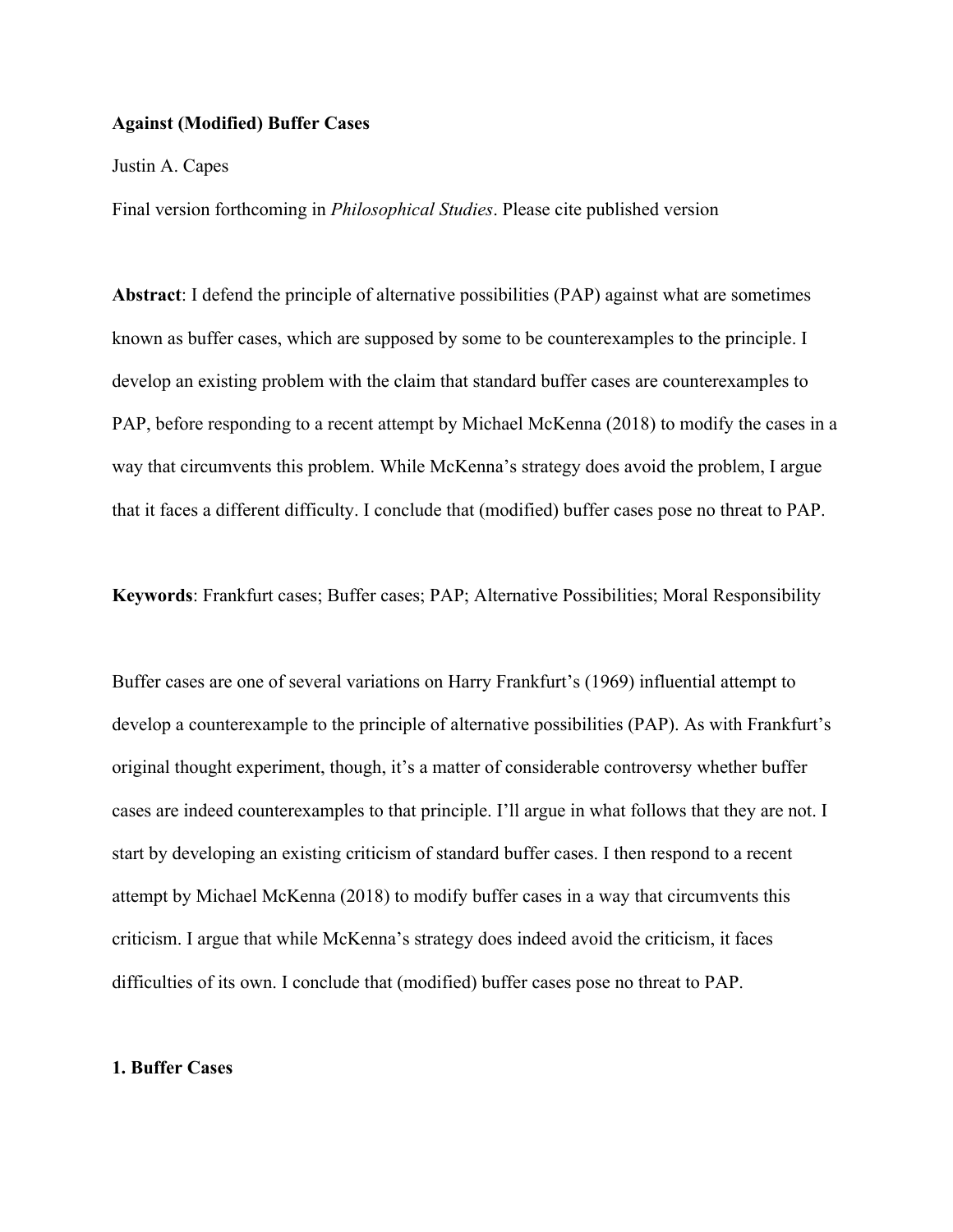According to a common interpretation of PAP, a person is morally responsible for what he did only if he had a *robust* alternative possibility for action, where a robust alternative is one that is relevant per se to an explanation of why the person is morally responsible for what he actually did. Frankfurt (1969) famously attempted to develop a counterexample to this principle or one like it. He envisioned a case in which an agent performs an action on his own (i.e., without being forced to perform it), though the agent would have been forced to perform the very same action had he not performed it on his own. Frankfurt claimed that, in cases like this, the agent can be morally responsible for what he did even though he couldn't have avoided doing it.

One of the main objections to Frankfurt's argument takes the form of a dilemma: either the agent's action in Frankfurt's examples was causally determined, or it wasn't. If it was, then it would beg the question against incompatibilists about determinism and responsibility for Frankfurt and others to simply assert, without further argument, that the agent is morally responsible for his action. If, however, the action wasn't causally determined, then while the agent might be morally responsible for what he did, there must have been a (robust) alternative possibility for action available to him. Either way, we don't have a counterexample to PAP.1

Enter the buffer cases. Buffer cases are one of several Frankfurt-style examples designed to circumvent this dilemma. I'll focus on the following buffer case of Derk Pereboom's, but what I have to say about it will apply, mutatis mutandis, to other such cases.<sup>2</sup>

*Tax Cut*: Jones can vote for or against a modest tax cut for those in his high-income group by pushing either the 'yes' or the 'no' button in the voting booth. Once he has

<sup>&</sup>lt;sup>1</sup> Robert Kane (1985: 51) first suggested this dilemma. Versions of it have subsequently been developed and defended by Ginet (1996), Widerker (1995), and Wyma (1997), among several others.

 $2$  Hunt (2000) and (2005) and Hunt and Shabo (2013) also defend buffer cases.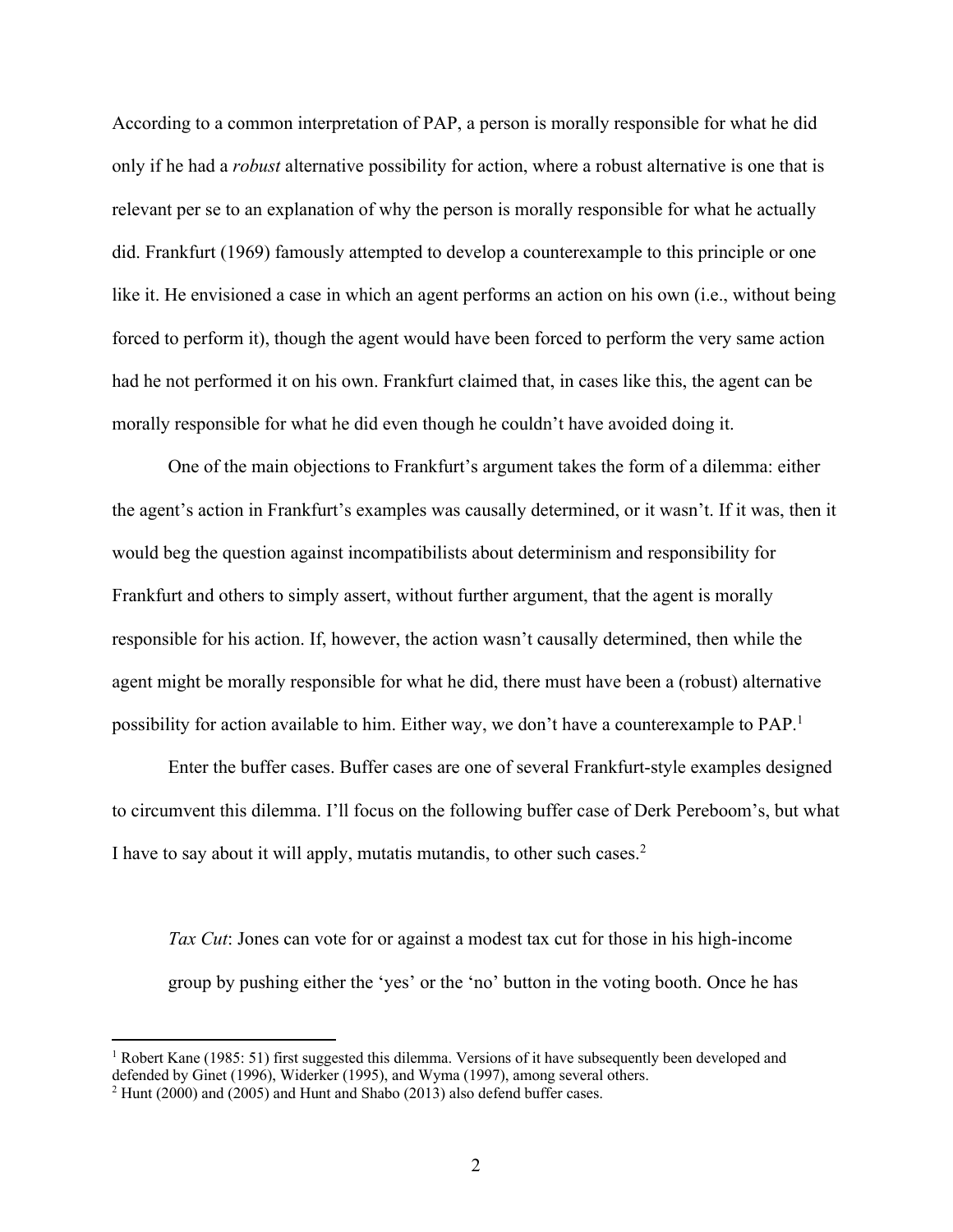entered the voting booth, he has exactly two minutes to vote, and a downward-to-zero ticking timer is prominently displayed. If he does not vote, he will have to pay a fine, substantial enough so that in his situation he is committed with certainty to voting (either for or against), and this is underlain by the fact that the prospect of the fine, together with background conditions, causally determines him to vote (although, to be clear, these factors do not determine how he will vote). Jones has concluded that voting for the tax cut is barely on balance morally wrong, since he believes it would not stimulate the economy appreciably, while adding wealth to the already wealthy without helping the less well off, despite how it has been advertised. He is receptive and reactive to these general sorts of moral reasons: he would vote against a substantially larger tax cut for his income group on account of reasons of this sort, and has actually done so in the past. He spends some time in the voting booth rehearsing the relevant moral and self-interested reasons. But what would be required for him to decide to vote against the tax cut is for him to vividly imagine that his boss would find out, whereupon due to her political leanings she would punish him by not promoting him to a better position. In this situation it is causally necessary for his not deciding to vote for the tax cut, and to vote against it instead, that he vividly imagine her finding out and not being promoted, which can occur to him involuntarily or else voluntarily by his libertarian free will. Jones understands that imagining the punishment scenario will put him in a motivational position to vote against. But so imagining is not causally sufficient for him to decide to vote against the tax cut, for even then he could still, by his libertarian free will, either decide to vote for or against (without the intervener's device in place). However, a neuroscientist has, unbeknownst to him, implanted a device in his brain, which, were it to sense his vividly imagining the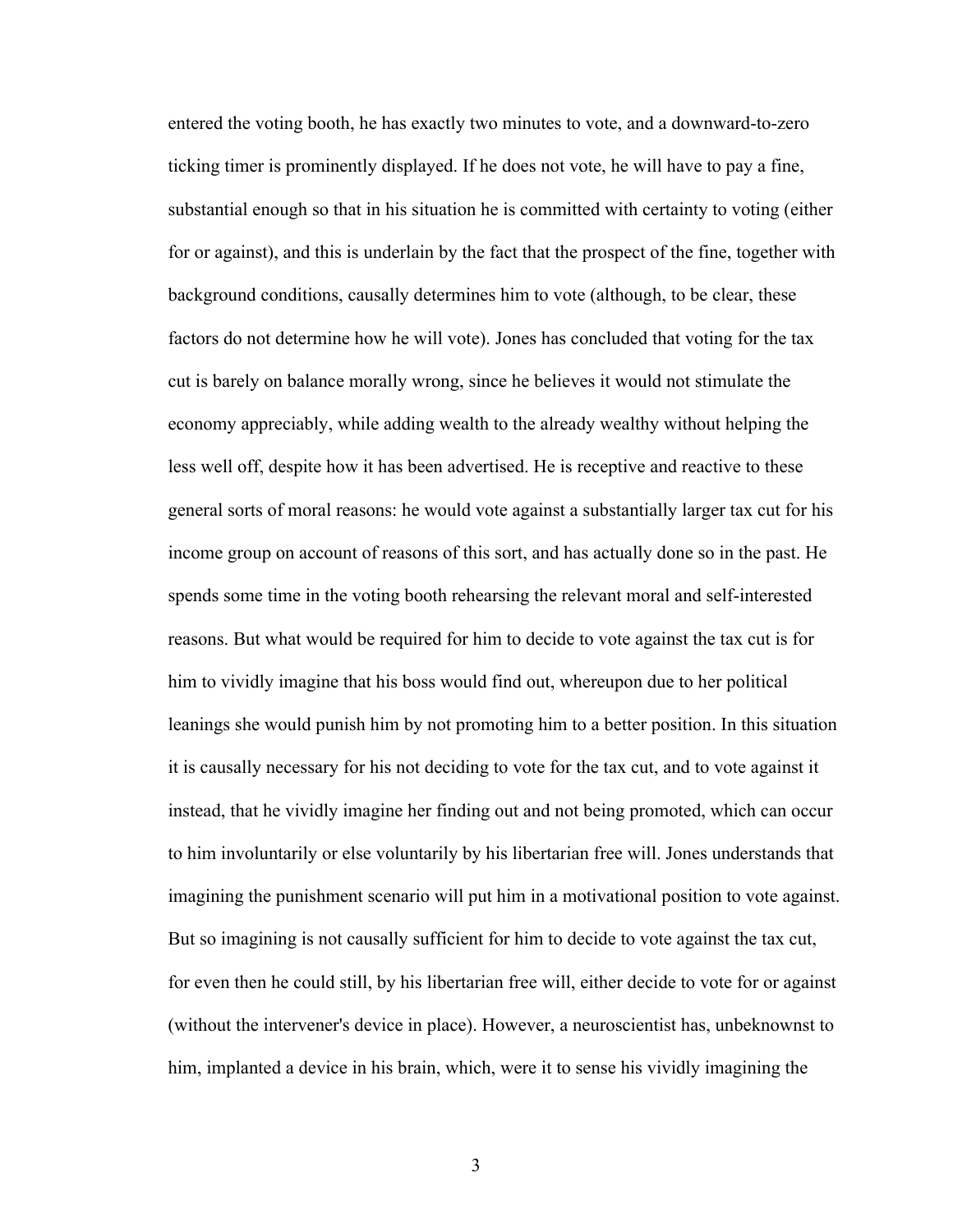punishment scenario, would stimulate his brain so as to causally determine the decision to vote for the tax cut. Jones's imagination is not exercised in this way, and he decides to vote in favor while the device remains idle. (Pereboom 2014: 23)

Cases like this are known as buffer cases because in order for the agent to avoid doing what he did (voting for the tax cut), he would first have had to engage in some sort of mental activity (vividly imagining his boss finding out). This mental activity functions as a kind of mental buffer zone between the decision the agent actually made and any alternative decisions. If the agent had entered that mental buffer zone, thereby indicating that he might be leaning towards making an alternative decision, the neuroscientist would have intervened and forced the agent to make the very same decision that he made on his own in the actual sequence of events.

Buffer cases like *Tax Cut* are thought to avoid the dilemma facing Frankfurt's original example. In *Tax Cut*, Jones's decision to vote for the tax cut isn't causally determined. It is, we may suppose, produced instead by Jones's own, indeterministic action-producing mechanisms (incompatibilists should feel free to fill in the details about those mechanisms as they see fit). So, claiming that he is morally responsible for the decision wouldn't beg the question against incompatibilists. And Jones does seem blameworthy for that decision, doesn't he? After all, he is a mentally healthy agent, who knew at the time that he was making the wrong decision, and, what's more, he appears to have made the decision of his own free will. Given all this, it's difficult to resist the conclusion that Jones is blameworthy for his decision to vote for the tax cut. $3$ 

<sup>&</sup>lt;sup>3</sup> But see Franklin 2011, Ginet 2002, and Palmer 2011 and 2013 for attempts to resist it. See Capes 2016 for some potential downsides to the sort of position defended by Franklin, Ginet, and Palmer.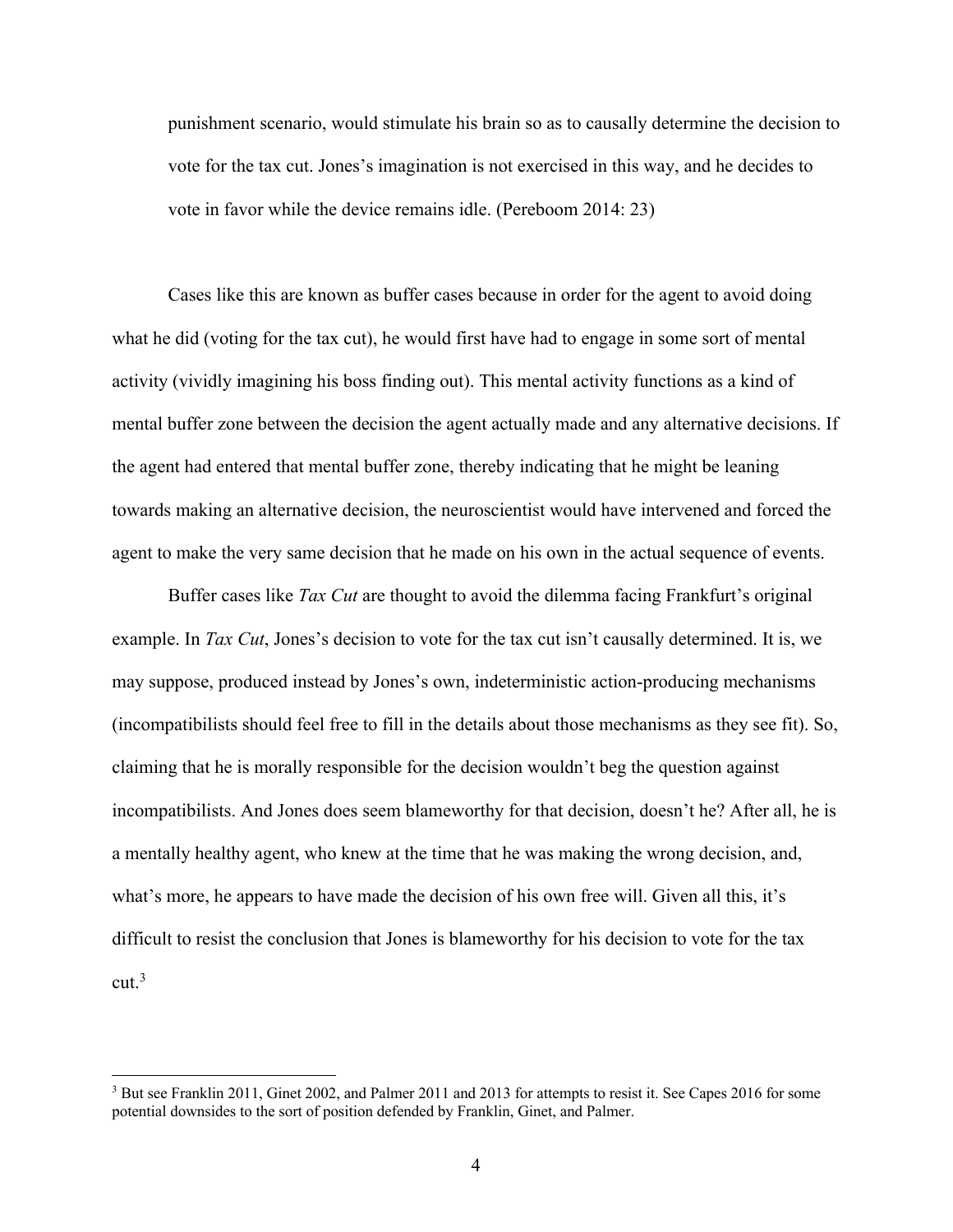Yet, according to Pereboom and other proponents of the buffer cases, Jones didn't have a robust alternative possibility available to him. Let *t* be the moment that Jones decided to vote for the tax cut. Instead of deciding at *t* to vote for the tax cut, Jones could have instead vividly imagined his boss finding out about his vote and punishing him for it by refusing to give him the promotion. However, according to Pereboom and others, this alternative possibility isn't robust. It's not even partly because Jones could have performed that alternative mental action at *t* that he is blameworthy for what he actually did at *t* (viz., deciding to vote for the tax cut). I'll consider Pereboom's argument for that claim momentarily. For now, readers should note that if the claim is correct, then we would appear to have an indeterministic counterexample to PAP, a case in which a person is morally responsible for performing an undetermined action even though the person lacked a robust alternative possibility for action.

### **2. Robustness**

Although I don't think the issue is as clear cut as some suppose, I'm willing to grant, at least for the sake of argument, that Jones is indeed blameworthy in *Tax Cut* for deciding to vote for the tax cut. The issue I want to focus on is whether he had a robust alternative possibility available to him. I'll argue that he did. But first I respond to Pereboom's argument for the opposite claim.

According to Pereboom, Jones vividly imagining at *t* what his boss would do if she found out that he voted for the tax cut isn't a robust alternative to what Jones actually did at *t* (deciding to vote for the tax cut). In support of that claim, Pereboom argues as follows:

1. For an agent to have a robust alternative to her immoral action A, that is, an alternative relevant per se to explaining why she is blameworthy for performing A, it must be that (i)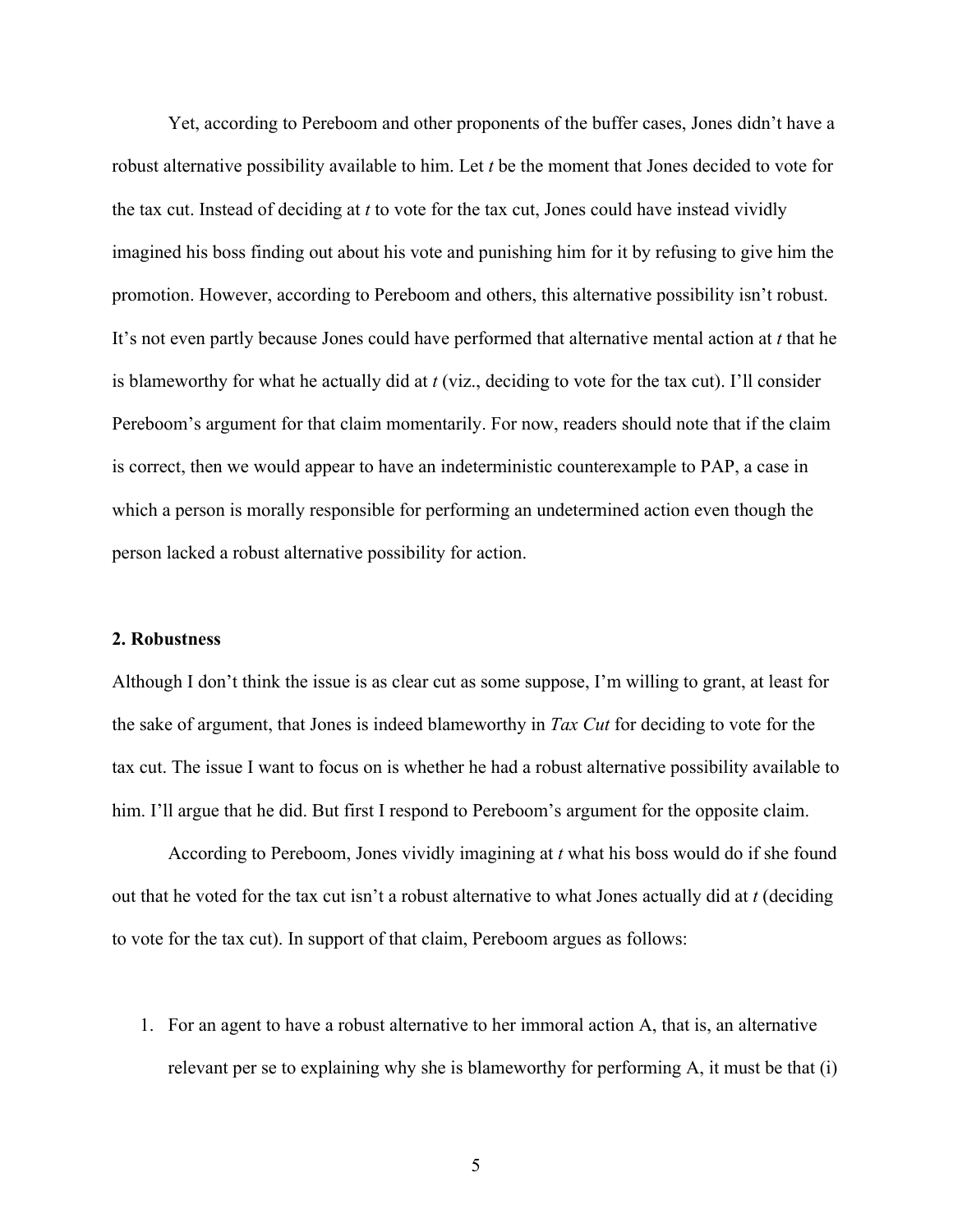she instead could have voluntarily acted or refrained from acting as a result of which she would be blameless, and (ii) for at least one such exempting acting or refraining, she is cognitively sensitive to the fact that she could so voluntarily act or refrain, and that if she voluntarily so acted or refrained she would then be, or would likely be, blameless. (Pereboom 2014: 13)

- 2. Jones's vividly imagining at *t* what his boss would do if she found out that he voted for the tax cut doesn't meet condition (ii); Jones isn't cognitively sensitive to the fact that if, rather than deciding at *t* to vote for the tax cut, he were to instead vividly imagine at *t* what his boss would do if she found out that he voted for the tax cut that he would then be, or would likely be, blameless.
- 3. Hence, Jones's vividly imagining at *t* what his boss would do if she found out that he voted for the tax cut isn't a robust alternative to the immoral action he performed at *t*.

Step 2 of this argument is ensured by the details of *Tax Cut*. It's true that if Jones had vividly imagined at *t* his boss's reaction instead of deciding then to vote for the tax cut, he would have avoided blameworthiness for the decision; for in that case, the neuroscientist's device would have kicked in, compelling Jones to decide to vote for the tax cut, in which case Jones would have been blameless for the resulting decision. However, Jones was completely unaware of all this. He therefore wasn't cognitively sensitive to the fact that if he vividly imagined his boss's reaction, then he would have been blameless for deciding to vote for the tax cut. The question, then, is whether step 1 of Pereboom's argument is true. I'll now argue that it isn't.

Consider Edward, a recovering drug addict. Edward is at a party where some friends are using drugs, and he is very tempted to join them. However, he promised his teenage daughter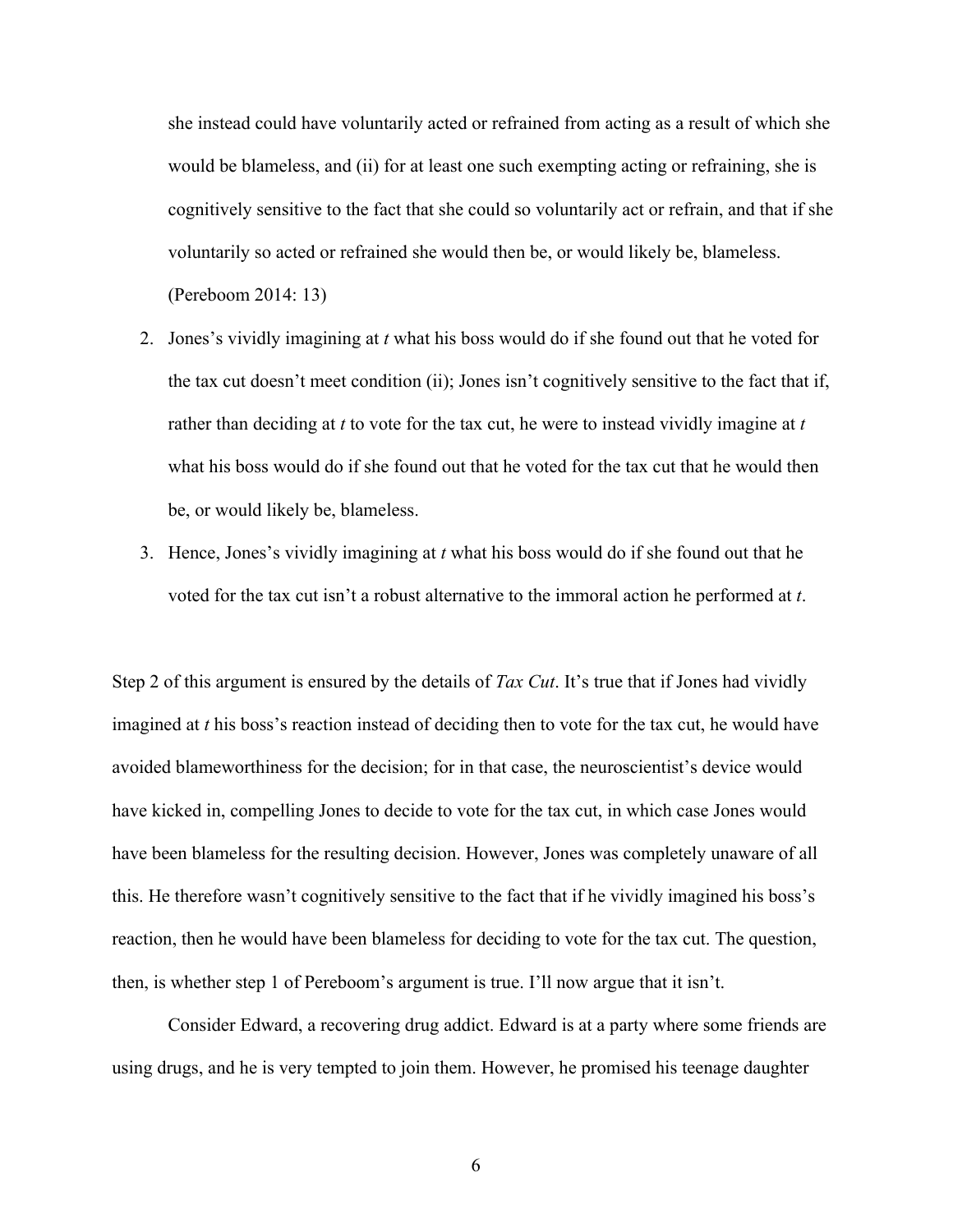that he would remain clean. He knows that, given the strength of his desire to use, he'll probably give in and get high. His main hope of not doing so, he realizes, is if he calls his daughter and hears her voice. This will boost his motivation to keep his promise to her, but only a little bit. Even if he calls his daughter and hears her voice, Edward knows that he is still very likely to fall off the wagon and use, given the strength of the temptation he is facing. And, if he does eventually decide to use drugs, he knows that he will be blameworthy for doing so (the desire to use isn't irresistible, we may suppose, and he would have no other excuse for making that decision). In the end, Edward elects not to call his daughter, despite knowing that he could call her and that calling her now would be the right thing to do given that it would increase (if only a little bit) the chances that he will decide not to get high. Instead, he immediately decides to get high and executes that decision without giving further thought to whether he should.<sup>4</sup>

Absent any exculpating considerations, Edward is blameworthy in this case for breaking his promise to his daughter and using drugs. Moreover, the fact that he could have made an effort to avoid breaking the promise by calling his daughter certainly seems relevant to an explanation of why Edward is blameworthy for what he did. Part of the reason Edward is blameworthy for breaking his promise not to use drugs, it would seem, is that he could have at least tried to resist the temptation to do so by calling his daughter, thereby boosting his motivation to keep the promise. Calling his daughter therefore appears to be robust alternative possibility for action.

This conclusion is supported by what I have elsewhere called the reasonable expectations test for robustness (see Capes 2016: 273). Is there a morally permissible action the agent could have performed at *t* such that we could reasonably have expected the agent to perform that action at *t* instead of the action that the agent actually performed at *t*? If the answer to this question is

<sup>&</sup>lt;sup>4</sup> I owe this sort of example to Philip Swenson, who, if memory serves, suggested something like it in conversation once. McKenna (2018: 3122) discusses a similar example, though he puts it to a slightly different use.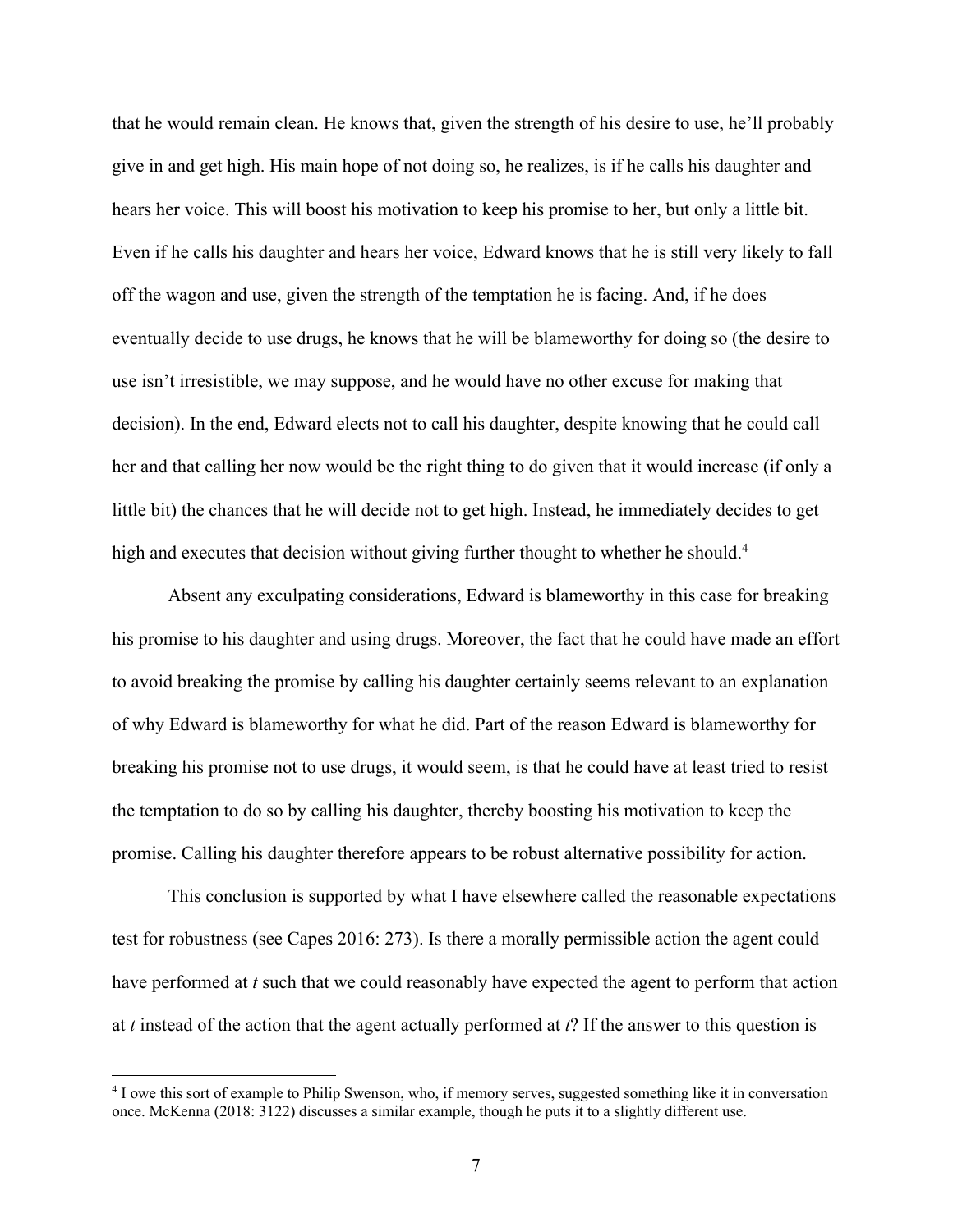'yes', then it seems we would have a plausible candidate for a robust alternative, since in that case we could explain why the agent is blameworthy for the bad action he actually performed at *t* in part by point out that he had a reasonable opportunity to avoid behaving as badly as he did at *t* by performing this other action then instead. Note that, for Edward, calling his daughter rather than giving in immediately to the temptation to use drugs passes this test for robustness. It would have been reasonable to expect Edward to call his daughter at *t* (an action he knows would boost his motivation to stay clean) rather than deciding at *t* to do drugs. It follows from the reasonable expectations test for robustness that, for Edward, calling his daughter up so that he could hear her voice is a robust alternative to the bad action Edward actually performed at the time (deciding to get high with his friends and thereby breaking his promise to his daughter that he would no longer use drugs).

Note, though, that Edward wasn't cognitively sensitive to the fact that if he had called his daughter right then rather than deciding then to get high, he would have been, or would likely have been, blameless for deciding to get high and for breaking his promise. Edward wasn't cognitively sensitive to this fact for the simple reason that it isn't a fact. Edward knew that even if he called his daughter, he would still likely give in to the temptation to get high and that he would be blameworthy for doing so. Yet attempting to boost his motivation to do the right thing by calling his daughter, though it doesn't meet condition (ii) of Pereboom's requirement for robustness stated in premise 1, is arguably still a robust alternative for Edward. We thus have a counterexample to premise 1 of Pereboom's argument.5

So far in this section I've raised an objection to Pereboom's argument for the claim that Jones doesn't have a robust alternative possibility for action in *Tax Cut*. That objection also

<sup>&</sup>lt;sup>5</sup> In Capes 2016, I develop some other difficulties with Pereboom's argument.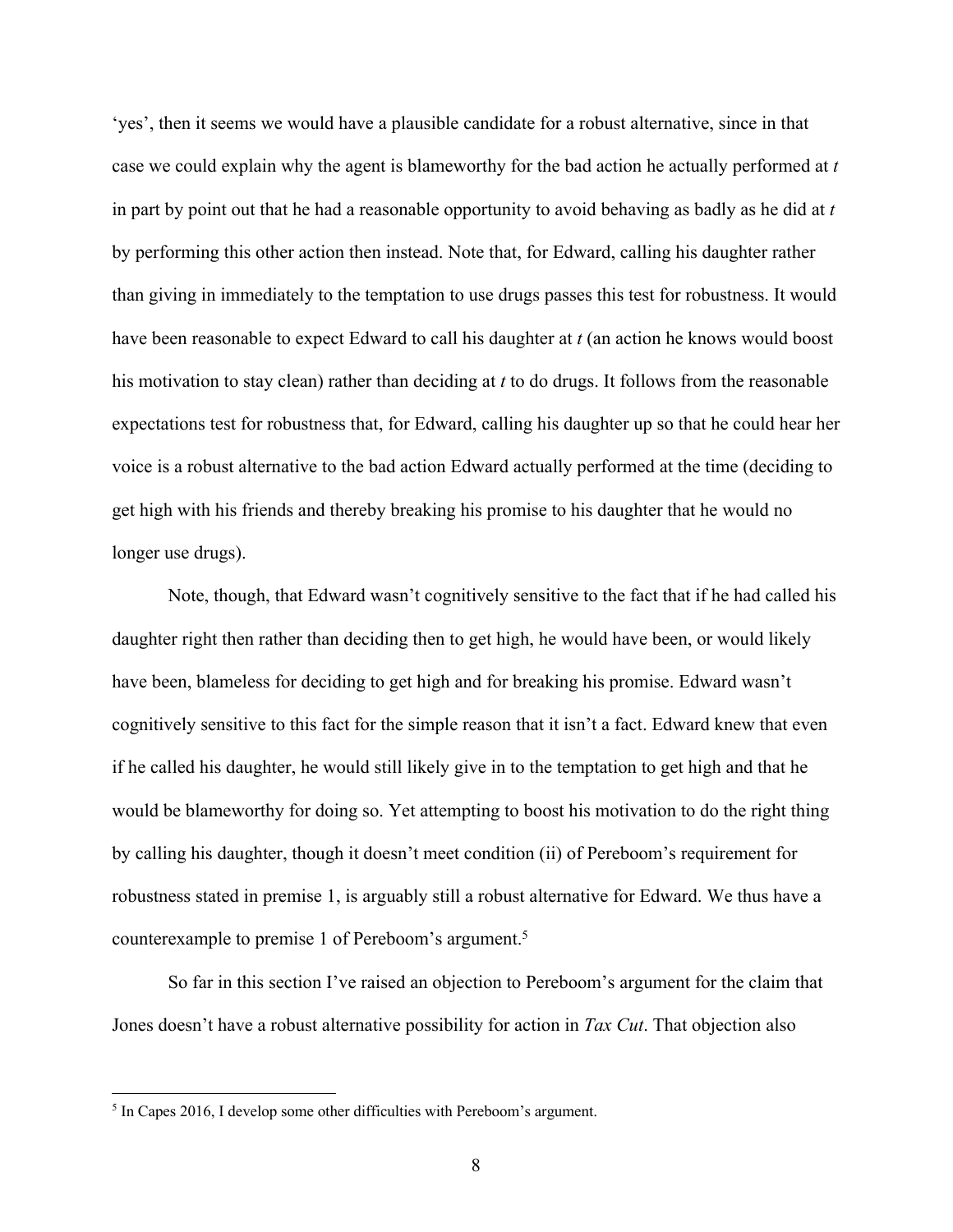suggests a reason for thinking that Jones does have a robust alternative possibility for action. Recall that "Jones understands that imagining the punishment scenario will put him in a motivational position to vote against" the tax cut. When we combine this feature of the case with the fact that Jones knows it would be wrong to vote for the tax cut, it seems that we could have reasonably expected Jones to imagine at *t* his boss punishing him, rather than deciding then to vote for the tax cut. In doing so, Jones would have been doing something to try to avoid performing the immoral actions that he actually performed, and we could have reasonably expected him to do *that* at *t* rather than going ahead at *t* with the immoral behavior. So, by the reasonable expectations test, Jones had a robust alternative to what he actually did at *t*. Thus, even if Jones is blameworthy for deciding to vote for the tax cut, this is in part because he could have avoided doing so at *t* and thus could have avoided doing the wrong thing at *t*. Jones could have at least tried at *t* to avoid doing the wrong thing in the scenario (voting for the tax cut), and that hardly seems irrelevant to an explanation of why he is blameworthy for what he did.

## **3. A Modified Buffer Case**

Standard buffer cases like *Tax Cut* therefore aren't counterexamples to PAP. This, however, would be a fairly uninteresting conclusion if there were a simple way of modifying the cases so as to avoid the worries I've raised for them while still generating a counterexample to the principle. McKenna (2018) suggests just such a modification. After setting out McKenna's position, I'll argue that while the modified case he proposes does indeed avoid the objection that I've leveled against standard buffer cases like *Tax Cut*, it doesn't yield a counterexample to PAP.

The difficulty with standard buffer cases like *Tax Cut*, McKenna says, is that the cue for the neuroscientist to intervene is a free action of the agent (e.g., Jones freely imagining his boss's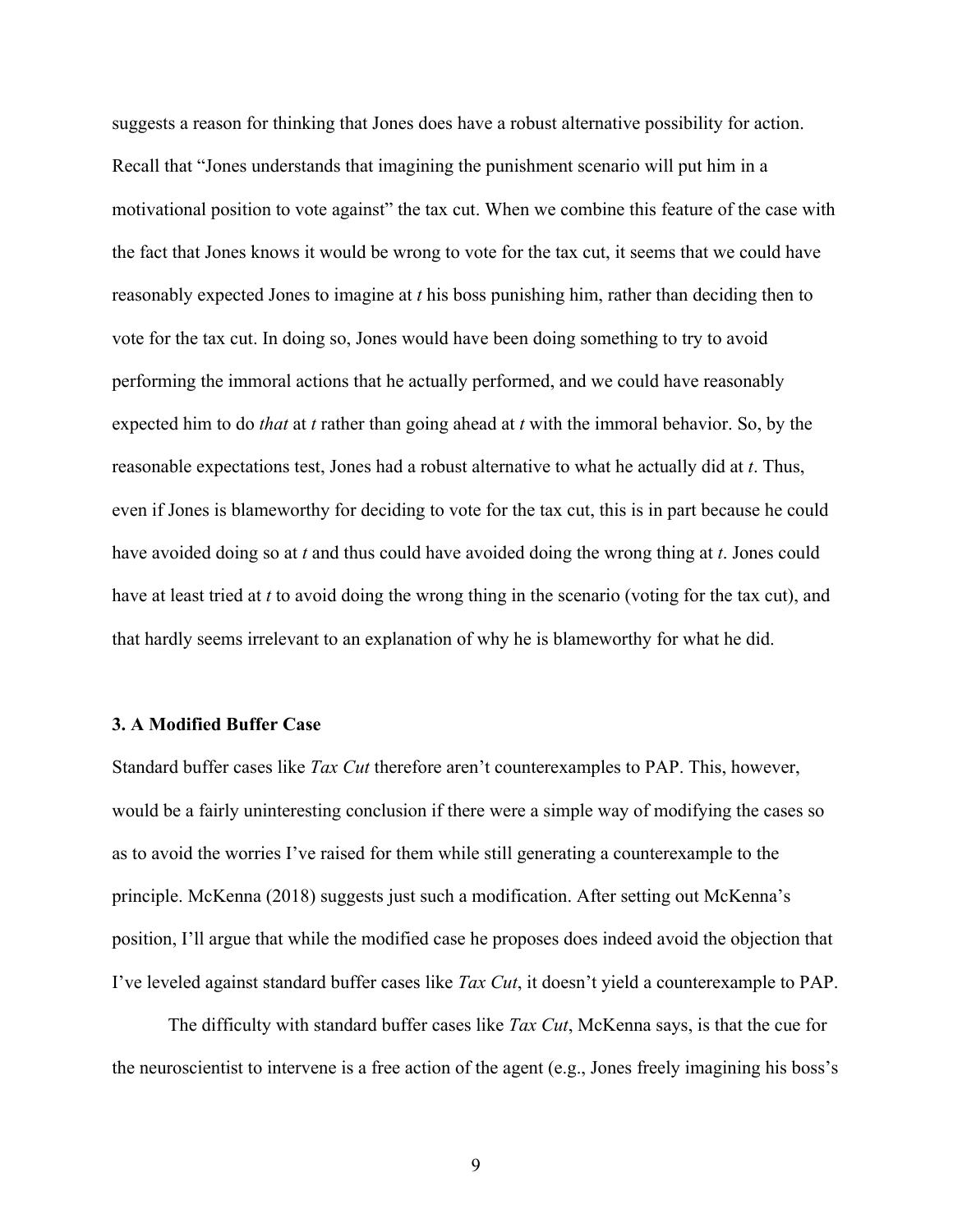reaction). The solution McKenna proposes is to keep the basic structure of buffer cases but make the cue for intervention an involuntarily mental occurrence. McKenna outlines the strategy as follows:

Outside the context of a Frankfurt-style example, and assuming an indeterministic context amenable to libertarian freedom, it is easy to imagine cases in which an agent's free act is not causally determined and in which, were she do to otherwise, her doing so would require that some relevant reason or motivational state have arisen, where whether or not this occurs would *also* be undetermined by way of some non-voluntary process. In general, when we reason practically or deliberate, there is some luck as to what reasons do or do not come to mind, or what motivations have what strength they do. This can depend on how much coffee one has had or how high one's hormone levels happen to be at a certain time. There should be nothing problematic about supposing that such a process is indeterministic and that it is fully compatible with exercises of libertarian freedom. I propose that a Pereboom-style prior sign strategy applied to cases such as these. (2018: 3125)

Applying this strategy to *Tax Cut*, McKenna offers the following variation on that case:

*Tax Cut 2*: Jones considers voting for or against the tax cut, just as he does in Pereboom's original case, and he [decides to vote] for the tax cut at t1 for the same reasons he does at time t1 in Pereboom's case. Jones's doing so just then…was not causally determined, since at any time antecedent to his doing so, the thought of his boss learning of his vote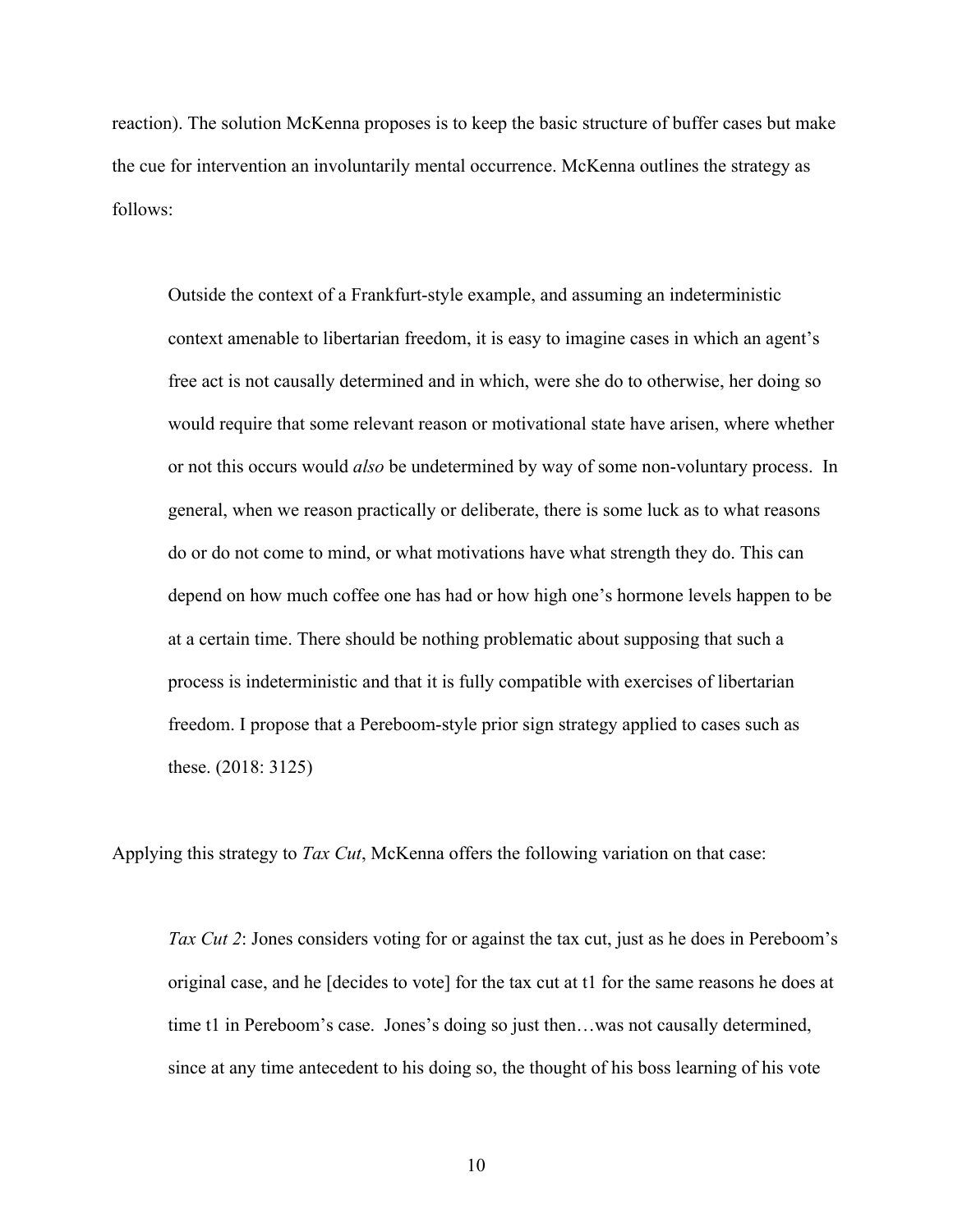against might occur to him by way of a non-voluntary process, whereupon (in the absence of an intervener) he might then exercise his libertarian free will to vote against the tax cut. But as things unfold, Jones proceeds to reason and deliberate in the absence of any further motivation-boosting reasons to vote against, considering pro or con reasons weighted as they were just as in Tax Cut. When he decides on his own to vote for the tax cut, nothing interfered with his doing so…Were he to have imagined the boss-scenario, an intervener then would have intervened [forcing him to decide to vote for the tax cut]. (2018: 3126)

In this version of the case, Jones couldn't have *voluntarily* avoided deciding at *t1* to vote for the tax cut, but neither was it determined that Jones would decide at *t1* to vote for the tax cut, since a non-voluntary process might have resulted instead in Jones vividly imaging at *t1* his boss learning about his vote. Thus, something else could have happened at *t1*. But whether this alternative event occurred at *t1* isn't something over which Jones had any control. Because of this, it's plausible that Jones didn't have a robust alternative available to him.

So, unlike in *Tax Cut* 1, we have in *Tax Cut 2* an indeterministic Frankfurt case in which the agent lacks any robust alternative possibilities for action. Do we also have a counterexample to PAP? It depends, of course, on whether Jones is blameworthy for deciding to vote for the tax cut. It's not obvious that he is. Through no fault of his own, Jones had no way to avoid deciding at *t1* to vote for the tax cut. True, it was causally possible that he not decide then to vote for the tax cut. However, as we just noted, that alternative possibility isn't one Jones had it within his power to actualize. He thus had no control over whether he decided at *t1* to vote for the tax cut or whether he instead began to consider at *t1* what his boss would do if she found out that he voted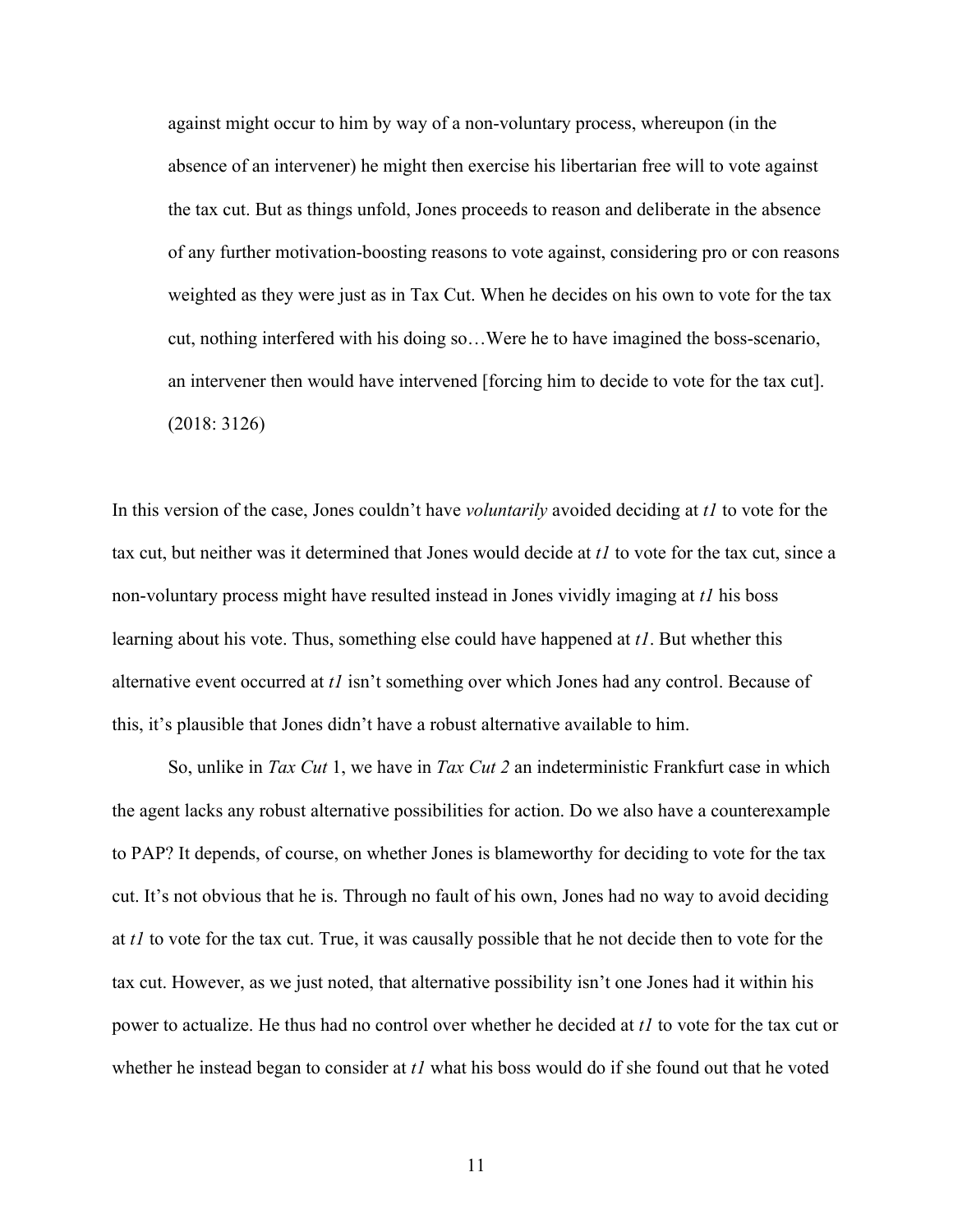for it. When we keep that fact firmly in mind, it's not at all obvious that Jones is blameworthy for deciding to vote for the tax cut. So, why suppose he is? $6<sup>6</sup>$ 

McKenna claims that "two points count in favor of treating" Jones's decision as a "directly free libertarian" act, and thus sufficiently within Jones's control for him to be morally responsible for it. First, McKenna points out that Jones's decision wasn't "deterministically produced and…[flows] from typical agential resources arising from the agent's own motivation, process of deliberation and so on." Second, McKenna claims that,

outside the context of a Frankfurt example, it even remains true up until just prior to the agents (putatively) free act that she might have done otherwise, consistent with the past and the laws. After all, without any Frankfurt intervener present, the pertinent motivation-boosting event might have occurred, and the agent then might have exercised her libertarian free will to act otherwise. Hence, it is true to say of the agent just prior to her acting as she did that *she was able to act otherwise*. (3125-3126).

Given all this, there seems to be no reason to doubt that Jones would have been morally responsible for deciding to vote for the tax cut, had the intervener not been present. But in Frankfurt cases like *Tax Cut 2*, the intervener does nothing but monitor the agent's mental states.

<sup>&</sup>lt;sup>6</sup> An anonymous referee suggested that, in this paragraph, I have begged the question against the Frankfurt-defender. But I see things differently. Frankfurt cases like *Tax Cut 2* are supposed to provide us with cases in which the agent lacks a robust alternative but is blameworthy for what she does nonetheless. But why should we accept the claim that the agent in such cases is blameworthy? It might be said that that claim is just intuitively obvious. But that's what I deny. I claim that, when we focus carefully on the features of the case as described, it's not intuitively obvious that the agent is blameworthy, which means that we need further reason to suppose that she is blameworthy, if the argument against PAP based on *Tax Cut 2* is going to succeed. My claim, then, is that the mere assertion that the agent in a case like *Tax Cut 2* is blameworthy is not intuitively obvious and thus requires further defense. By itself, that claim doesn't beg the question; it is simply to insist that a premise in the argument against PAP needs further support. Note, moreover, that I do go on to argue below for the claim that incompatibilists at least should judge Jones not to be blameworthy for his action in *Tax Cut 2*.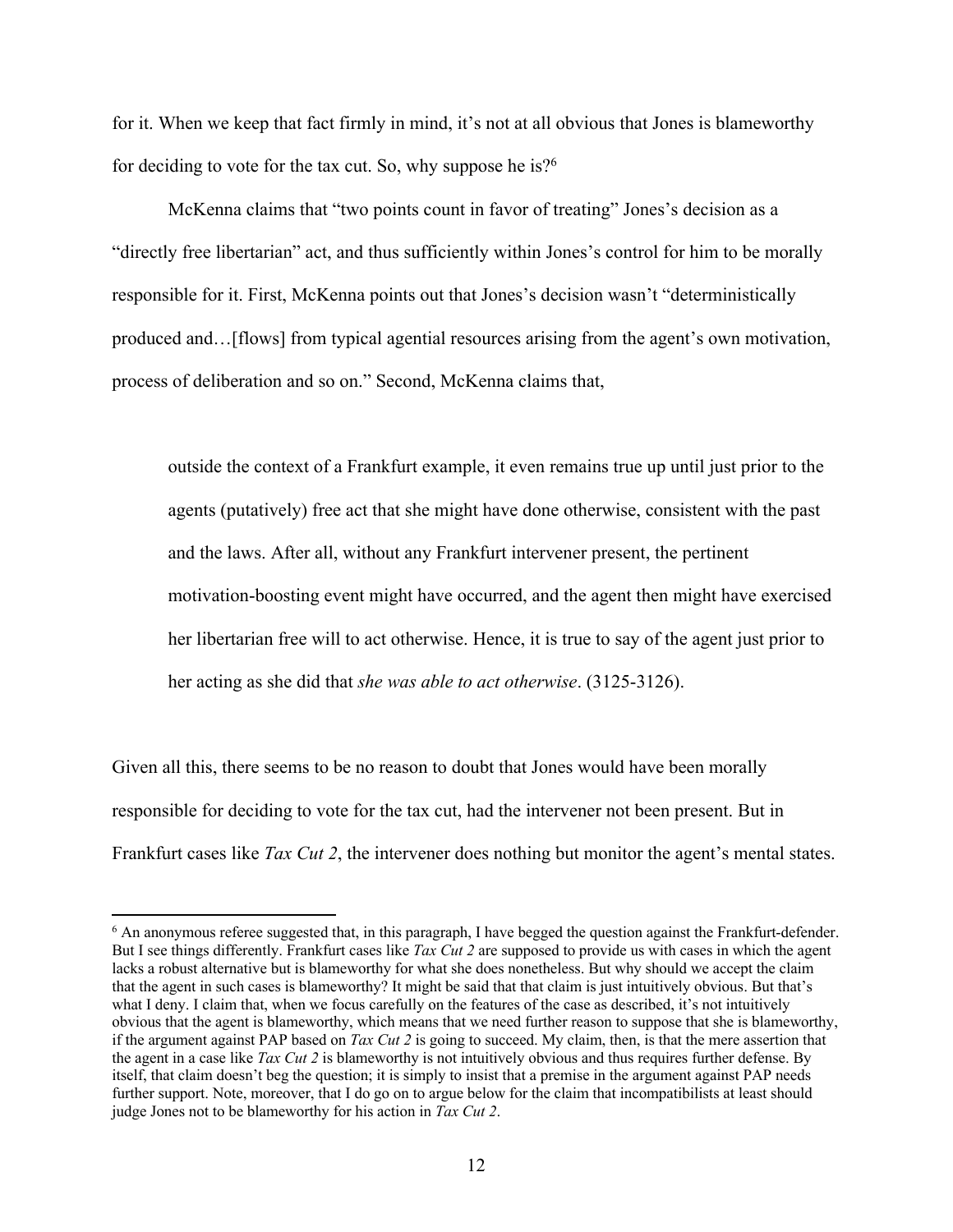It's thus implausible to suppose that the intervener makes a difference to the agent's moral responsibility. How, we might wonder, could the intervener affect whether Jones is morally responsible for his decision given that the intervener doesn't actually intervene in the actual course of events? So, since Jones would have been blameworthy for his decision had the intervener been absent, he should be no less blameworthy for that decision when the intervener is present. Hence, McKenna concludes that Jones is blameworthy in *Tax Cut 2* for his decision to vote for the tax cut even though there were no robust alternative possibilities available to him.

I address both of McKenna's points in turn, starting with the first. The thing to say about it is that, by itself, in the absence of any further inculpating considerations, the fact that Jones's decision to vote for the tax cut wasn't "deterministically produced and…[flows] from typical agential resources arising from the agent's own motivation, process of deliberation and so on," does little to support the conclusion that Jones is blameworthy for that decision—at least this is so given McKenna's aim of persuading incompatibilists to reject PAP. To see why, consider

*Cheater 1*: Nora decides at *t* to cheat on an exam, her decision flows "from typical agential resources arising from [her] own motivation, process of deliberation and so on," and it was causally determined by factors beyond her control that she would so decide.

Now compare *Cheater 1* with

*Cheater 2*: Everything is the same as in *Cheater 1*, except it wasn't causally determined that Nora would decide at *t* to cheat on the exam. It was causally possible that she have a seizure at *t* instead, which would have prevented her from making any decisions at *t*.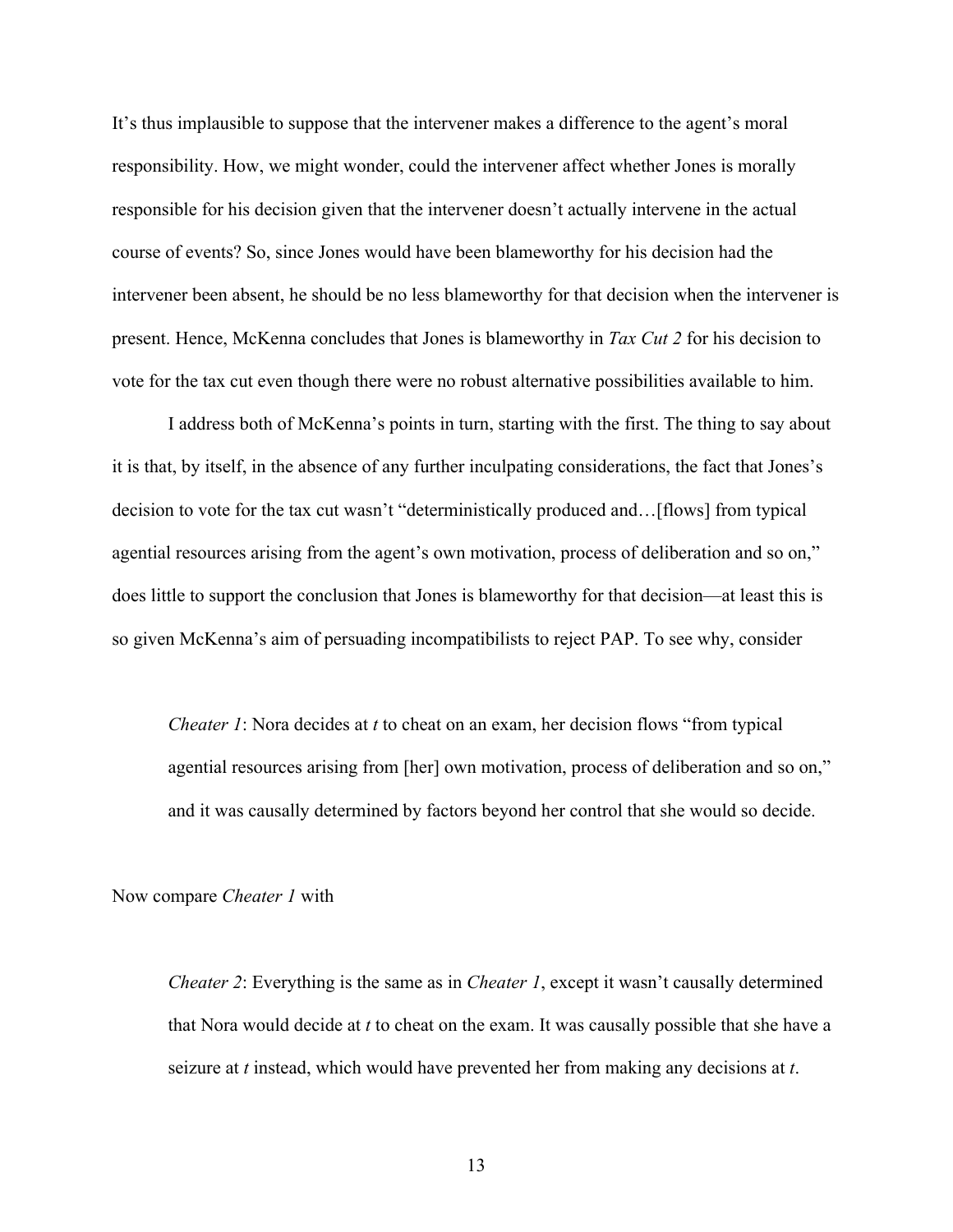However, this wasn't an alternative possibility that Nora herself could have actualized. She couldn't have actively brought about the seizure; she simply had to wait and see whether it happened to her or not. There were no other alternative possibilities.

Obviously, incompatibilists will judge Nora not to be morally responsible for her decision in *Cheater 1*, since her decision in that case was causally determined by factors beyond her control. However, they would presumably say the same thing about her in *Cheater 2*, for although Nora's decision in this latter case wasn't causally determined, and although it flowed "from typical agential resources arising from [her] own motivation, process of deliberation and so on," Nora had no more control over whether she decided at *t* to cheat on the exam than she did in *Cheater 1*. In fact, she didn't have any more control *of any kind* over her behavior. So, by incompatibilist lights, Nora is no more blameworthy for her behavior in *Cheater 2* than she is in *Cheater 1*. Assuming incompatibilism, then, the fact that Nora's decision wasn't causally determined and flowed "from typical agential resources arising from [her] own motivation, process of deliberation and so on" by itself gives us no reason to think that she is blameworthy for her decision. Similarly, the fact that Jones's decision to vote for the tax cut in *Tax Cut 2* was undetermined and flowed "from typical agential resources arising from the agent's own motivation, process of deliberation and so on," is insufficient by itself, apart from further considerations, to support the conclusion that Jones is blameworthy for that decision.

Indeed, *Tax Cut 2* seems not relevantly dissimilar from *Cheater 2*. In both cases, the agent will perform a particular action at a time unless some alternative event occurs at that time instead, and in both cases, the agent has no control over whether that alternative event occurs or not, insofar as the agent doesn't have it within her power to actively bring about that alternative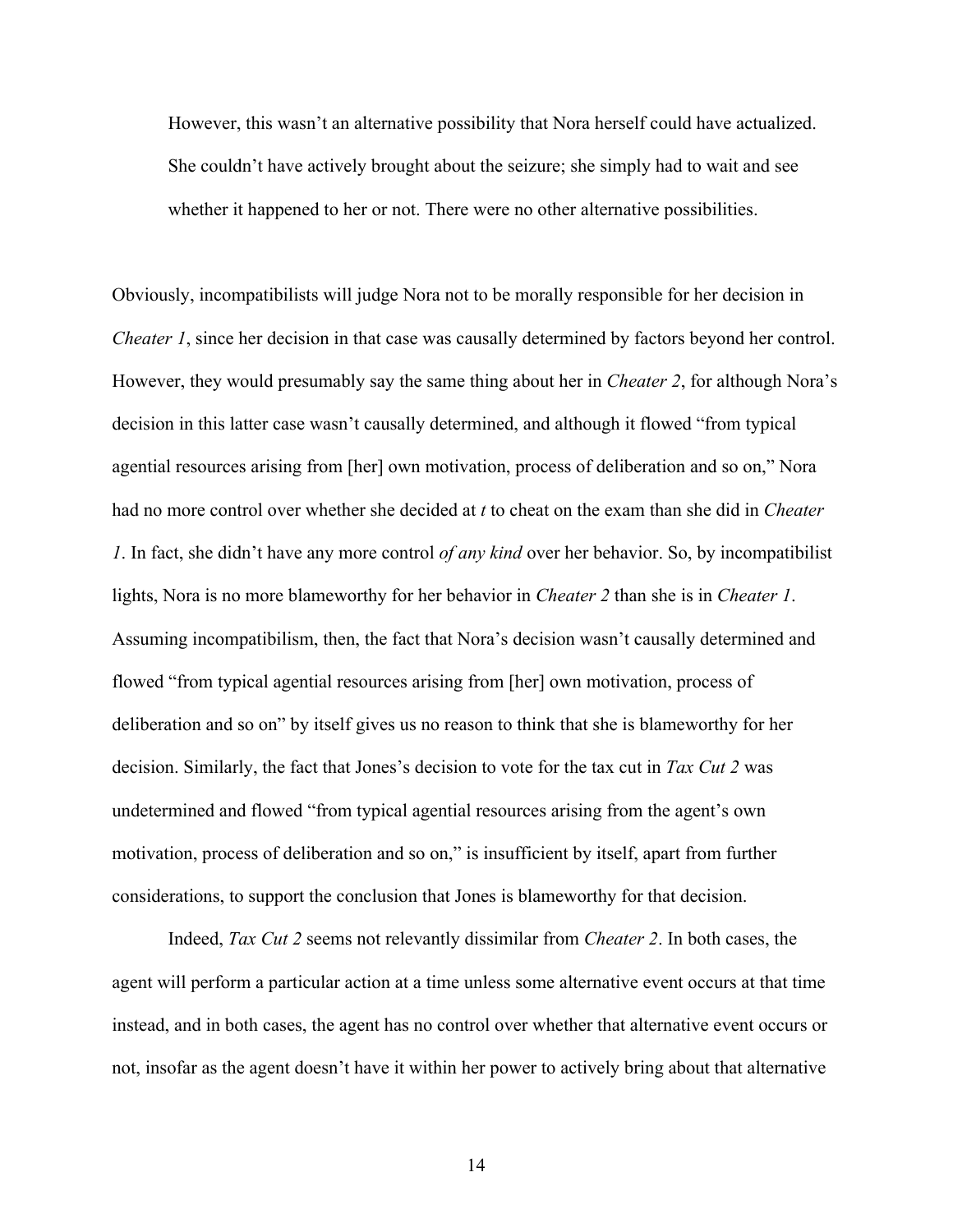event instead of the performing the action that she actually performs at the time. Thus, if the incompatibilist rightly judges Nora not to be responsible for her decision in *Cheater 2*, then so too the incompatibilist should judge Jones not to be responsible for his decision in *Tax Cut 2*. 7

By itself, then, McKenna's first point doesn't give us a compelling reason to accept the claim that Jones is morally responsible in *Tax Cut 2* for deciding as he did. If anything, it points us to a reason to think that Jones isn't morally responsible for so deciding. But what about McKenna's second point? McKenna claims that, "outside the context of a Frankfurt example, it even remains true up until just prior to the agents (putatively) free act that she might have done otherwise, consistent with the past and the laws." This is because, "without any Frankfurt intervener present, the pertinent motivation-boosting event might have occurred, and the agent then might have exercised her libertarian free will to act otherwise." Thus, McKenna concludes that, in the absence of an intervener, "it is true to say of the agent just prior to her acting as she did that *she was able to act otherwise*." And, if the agent was able to act otherwise, then she would have been morally responsible. So, in the absence of the intervener, Jones would have been blameworthy in *Tax Cut 2* for deciding to vote for the tax cut. But, again, since the intervener doesn't intervene in the actual course of events, it seems implausible to suppose that adding him back in to the story could alter Jones's responsibility in anyway. Hence, it seems we should conclude that Jones is blameworthy in *Tax Cut 2* for deciding to vote for the tax cut.

What to make of this argument? As I've already hinted, I believe incompatibilists have reason to reject the premise that Jones would have been blameworthy for deciding to vote for the tax cut, had the intervener been absent from the story. Jones, I claim, isn't blameworthy for his decision whether the intervener is present or not. It's true that the intervener has no impact on

<sup>7</sup> Elzein (2017) makes a similar point.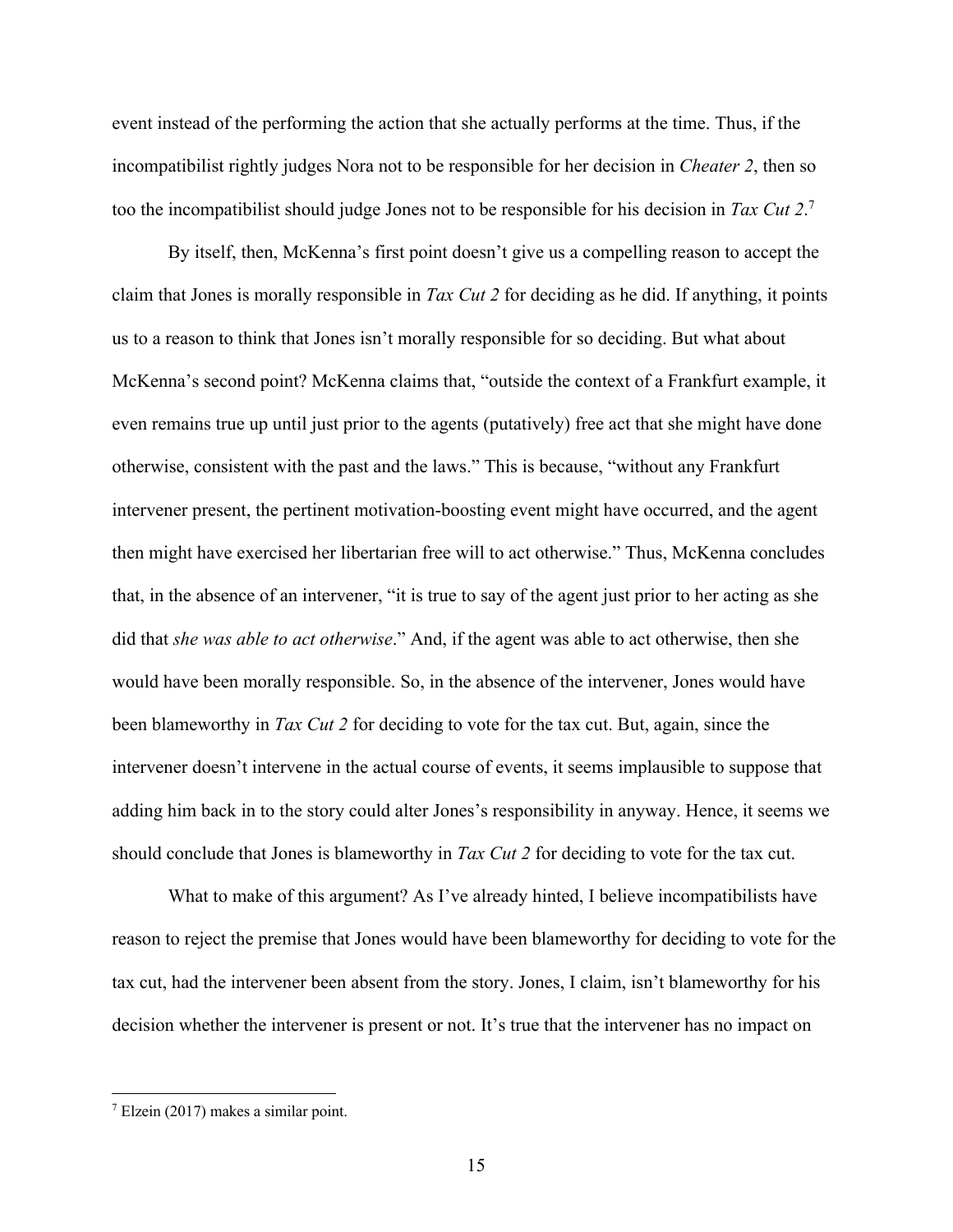Jones's moral responsibility, but that's because Jones wouldn't have been responsible even in a non-Frankfurt version of the story in which no intervener is present. Why not? Well, because Jones had no control over whether he decided at *t1* to vote for the tax cut or whether he instead began considering the punishment scenario involving his boss. Like Nora in *Cheater 2,* he just had to wait and see what happened. And this is true intervener or no intervener.

We can perhaps see the point more clearly by taking a closer look at McKenna's claim that "outside the context of a Frankfurt example, it…remains true up until just prior to the agent's (putatively) free act that she might have done otherwise, consistent with the past and the laws." This claim is ambiguous. It could mean

Outside the context of a Frankfurt example, it remains true up until just prior to the agent's (putatively) free act that it was causally possible that she does otherwise,

## or it could mean

Outside the context of a Frankfurt example, it remains true up until just prior to the agent's (putatively) free act that she had some control over whether she performed that act.

But as I'll now explain, neither reading of the claim is conducive to McKenna's argument.

On the first reading the claim is true, but, as we saw in connection with McKenna's first point, it doesn't support the conclusion that Jones is blameworthy for deciding to vote for the tax cut. By itself, the fact that an agent's action isn't causally determined is no reason to suppose that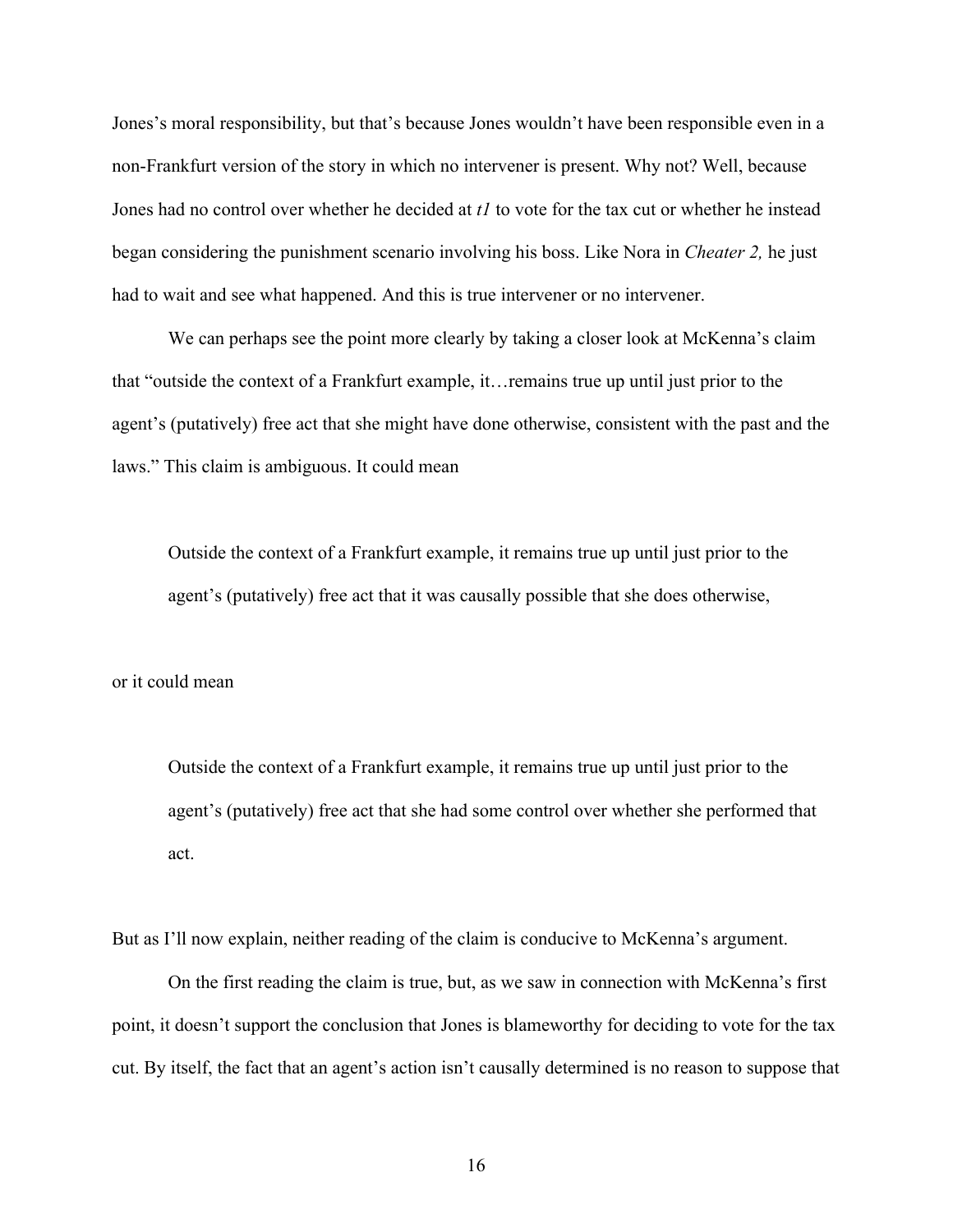the agent is morally responsible for the action, and this is true, moreover, even if (as we are assuming is true of Jones and his decision to vote for the tax cut) the action arose from "typical agential resources arising from the agent's own motivation, process of deliberation and so on." (Remember, Nora's action arose from such typical agential resources as well and also was undetermined, yet it's clear, by incompatibilist lights, that she is not blameworthy for her action.)

On the second reading McKenna's claim supports the conclusion that Jones is morally responsible for deciding to vote for the tax cut. The problem, though, is that, on that second reading, McKenna's claim is false. What is true about Jones in *Tax Cut 2* is that, in the absence of the intervener, Jones would have had some control over whether he decided (after *t1*) to vote for the tax cut, *if* "the pertinent motivation-boosting event" had occurred at *t1*; for if the motivation-boosting event had occurred at *t1*, then, in the absence of a Frankfurt intervener, Jones would have been free (after *t1*) to make an alternative decision (after *t1*). However, Jones had no control over whether the relevant motivation-boosting event occurred at *t1* or whether he instead decided then to vote for the tax cut. It simply wasn't up to him which of those two events occurred at *t1*. This is because, unlike in *Tax Cut*, Jones couldn't have actively brought about that motivation-boosting event at *t1*. And, again, this is true, whether the intervener is present or not. All the intervener does is to make sure that Jones doesn't make an alternative decision, *if* the motivation-boosting event happens to occur. But Jones has the same amount of control at and prior to *t1* over what happens at *t1* whether the intervener is present or not.

We can thus agree with McKenna that the intervener has no impact on Jones's moral responsibility. What's not clear, I claim, is that Jones would have been morally responsible in the absence of the intervener. Indeed, given that, through no fault of his own, Jones had no control at or prior to *t1* over whether he decided at *t1* to vote for the tax cut or instead began at *t1* to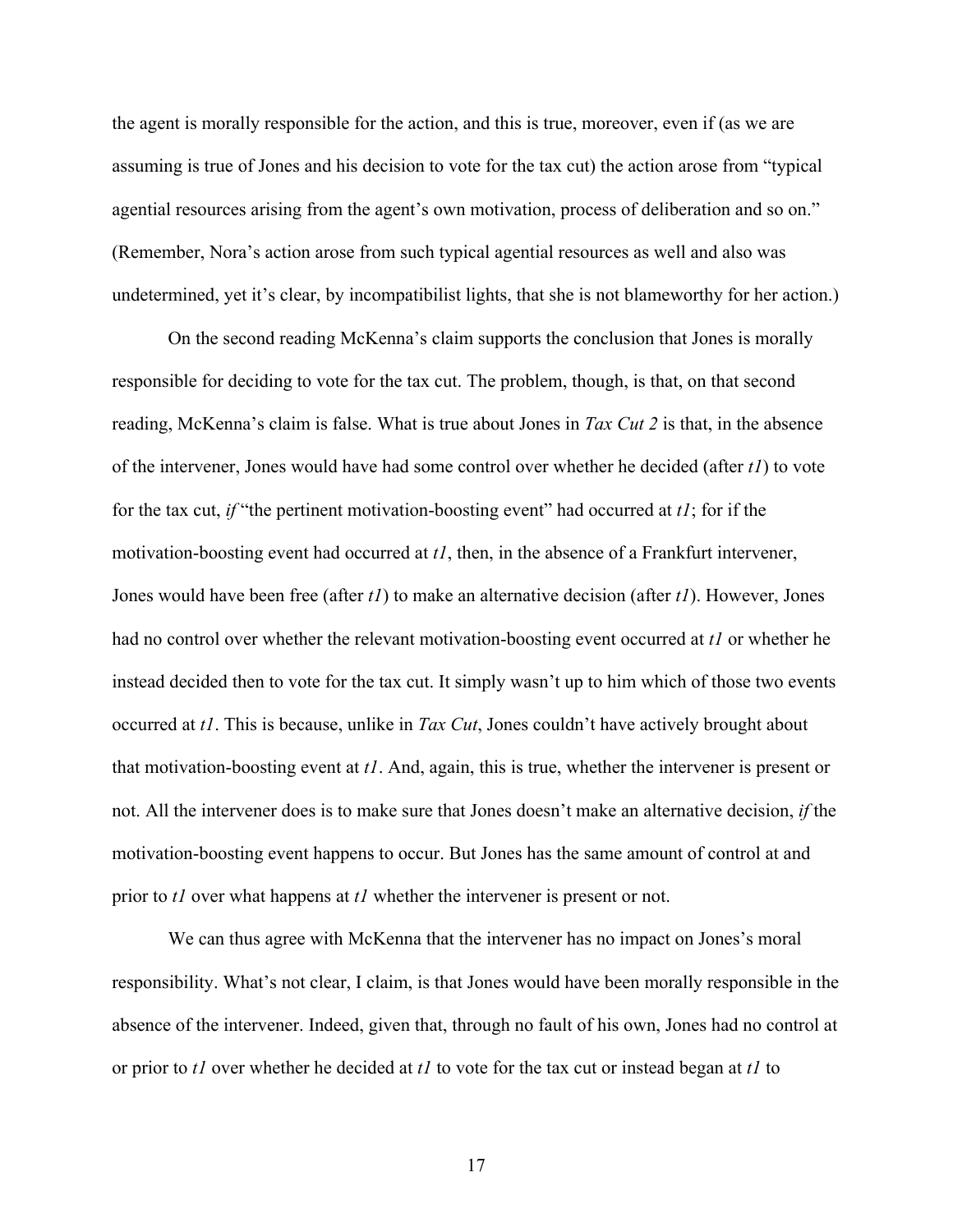imagine the punishment scenario, it seems to me that Jones isn't morally responsible for deciding to vote for the tax cut.

McKenna imagines a critic who insists "that for an action to be directly free in the libertarian [i.e., incompatibilist] sense," it must be true that the "agent's ability to act otherwise, just when she acts directly freely, must not depend upon any other indeterministic events breaking one way rather than another. The indeterminacy must be, in some sense, pure, so that it hangs only on the agent's choosing one way or the other given her precise motivational configuration" (3126). McKenna rejects this position, and rightly so. It isn't at all plausible.

I bring this point up because I want to make clear that it plays no part in my objection to McKenna's modified buffer case. My claim isn't that an agent is morally responsible for what he did at *t* only if the indeterminacy is "pure, so that it hangs only on the agent's choosing one way or the other given her precise motivational configuration." My claim, rather, is that a person is blameworthy for what he did at *t* only if the person had some control over whether he behaved in that way at that time. Since Jones, in *Tax Cut 2*, had no control over whether he decided at *t1* to vote for the tax cut (or whether instead he began imagining what his boss would do if she found out that he voted for the tax cut), he isn't blameworthy for deciding to vote for the tax cut.

Of course, McKenna and other critics of PAP might disagree with this judgment. My point, though, is that it isn't just intuitively obvious that the judgment is mistaken. Once we bear the relevant facts of the case in mind—in particular, once we bear in mind that Jones couldn't have actively brought about his vividly imagining at *t1* his boss punishing him, and thus basically just had to wait and see whether he would decide at *t1* to vote for the tax cut or instead vividly imagine his boss punishing him—it isn't obvious that he is blameworthy for deciding to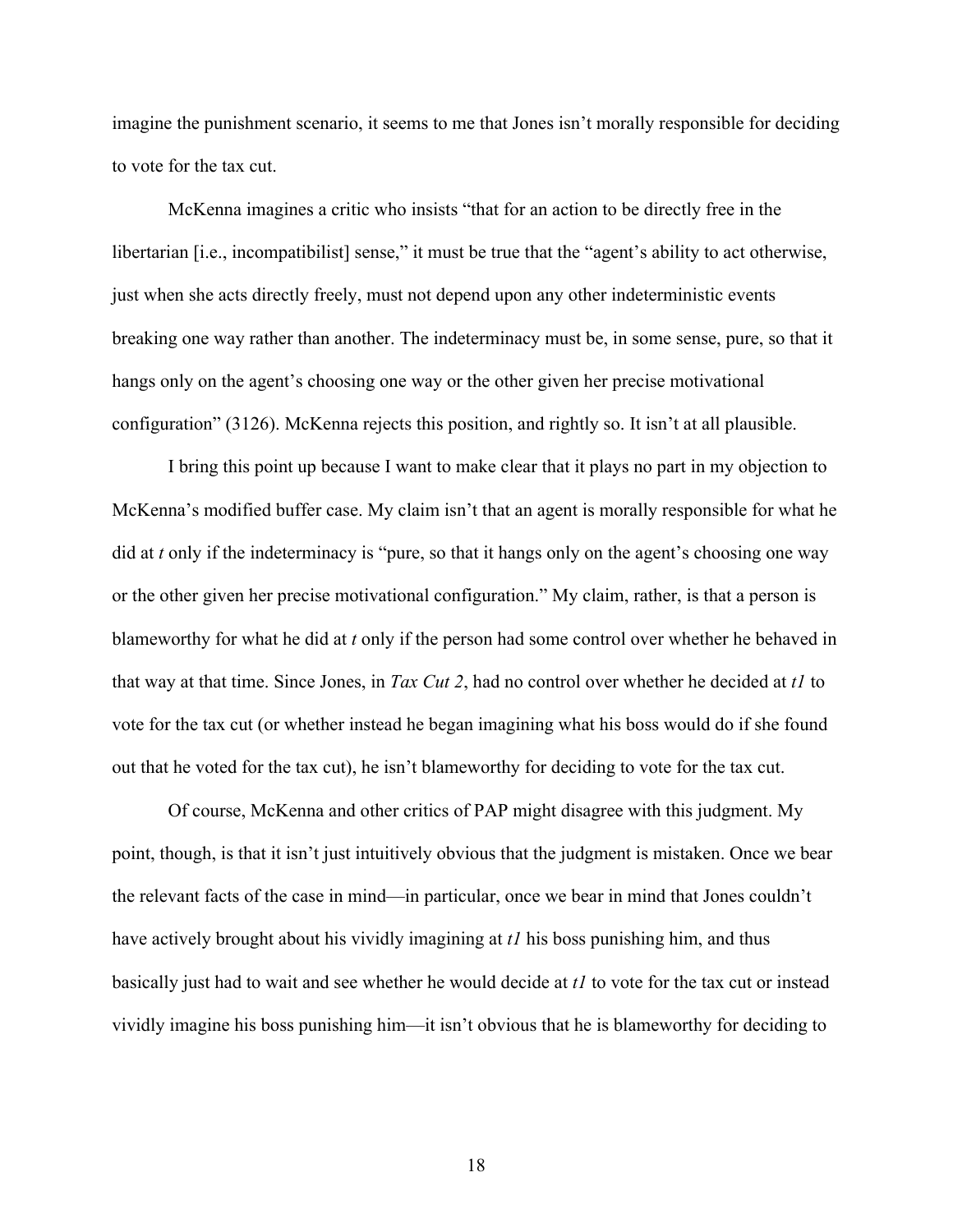vote for the tax cut and, as I say, it seems to me that he is not blameworthy for that decision. Absent a compelling case that he is blameworthy, we still lack a clear counterexample to PAP.<sup>8</sup>

# **4. Conclusion**

I conclude that buffer cases, whether in their original or modified form, are not counterexamples to PAP. The agent in standard buffer cases like Pereboom's *Tax Cut* may be morally responsible for what he did, but he arguably had a robust alternative possibility for action available to him. Modified buffer cases like McKenna's *Tax Cut 2* face the opposite problem. While the agent clearly didn't have any robust alternative possibilities available to him, it's not obvious that he is morally responsible for what he did. Neither type of buffer case, then, gives us an example in which an agent is clearly morally responsible for what he did even though he lacked a robust alternative possibility for action. In short, neither type of case is a clear counterexample to PAP.

**Acknowledgements**: Thanks to an anonymous referee for this journal for helpful feedback.

#### **References**

Capes, J. 2016. "Blameworthiness and buffered alternatives." *American Philosophical Quarterly* 53: 270-280.

Elzein, N. 2017. "Frankfurt-style counterexamples and the importance of alternative Possibilities." *Acta Analytica* 32: 169-191.

<sup>&</sup>lt;sup>8</sup> A referee worries that the strong notion of control at play in my argument here, which involves the possibility of the agent actively bringing about an alternative possibility, will have the seemingly implausible result that we often don't have the sort of control or free will required for moral responsibility, even when it seems like we do. While this is an issue I take seriously, it would take us too far afield to address it here. Suffice it to say that I think the result in question much less implausible than it might initially seem. Substantiating that claim, though, is the task for another article.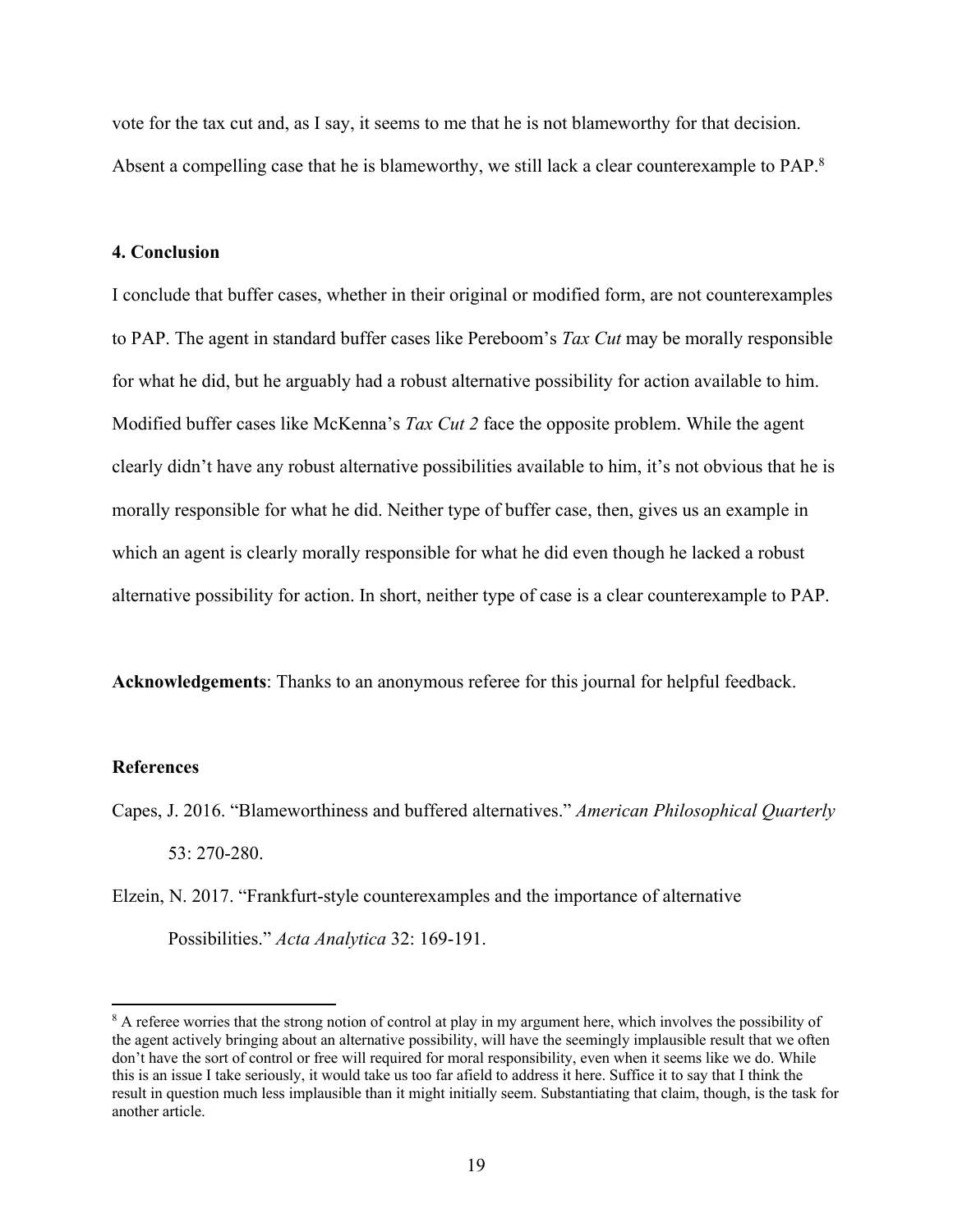- Frankfurt, H. 1969. "Alternate possibilities and moral responsibility." *Journal of Philosophy* 66: 829-839.
- Franklin, C.E. 2011. "Neo-Frankfurtians and buffer cases: the new challenge to the principle of alternative possibilities." *Philosophical Studies* 152: 189-207.
- Ginet, C. 1996. "In defense of the principle of alternative possibilities: why I don't find Frankfurt's argument convincing." *Philosophical Perspectives* 10: 403-417.

Ginet, C. 2002. "Review of *Living without free will*." *Journal of Ethics* 6: 305-309.

- Hunt, D. 2000. "Moral responsibility and unavoidable action." *Philosophical Studies* 97: 195- 227.
- Hunt, D. 2005. "Moral responsibility and buffered alternatives." *Midwest Studies in Philosophy* 29: 126-145.
- Hunt, D and Shabo, S. 2013. "Frankfurt cases and the (in)significance of timing." *Philosophical Studies* 164: 599-622.

Kane, R. 1985. *Free will and values*. Albany, NY: State University of New York Press.

McKenna, M. 2018. "A critical assessment of Pereboom's Frankfurt-style example." *Philosophical Studies* 175: 3117-3129.

- Palmer, D. 2013. "The timing objection to the Frankfurt cases." *Erkenntnis* 78: 1011-1023.
- Pereboom, D. 2000. "Alternate possibilities and causal histories." *Philosophical Perspectives* 14: 119-138.
- Pereboom, D. 2001. *Living without free will*. Cambridge: Cambridge University Press.
- Pereboom, D. 2005. "Defending hard incompatibilism." *Midwest Studies in Philosophy* 29: 228- 247.

Palmer, D. 2011. "Pereboom on the Frankfurt cases." *Philosophical Studies* 153: 261-272.